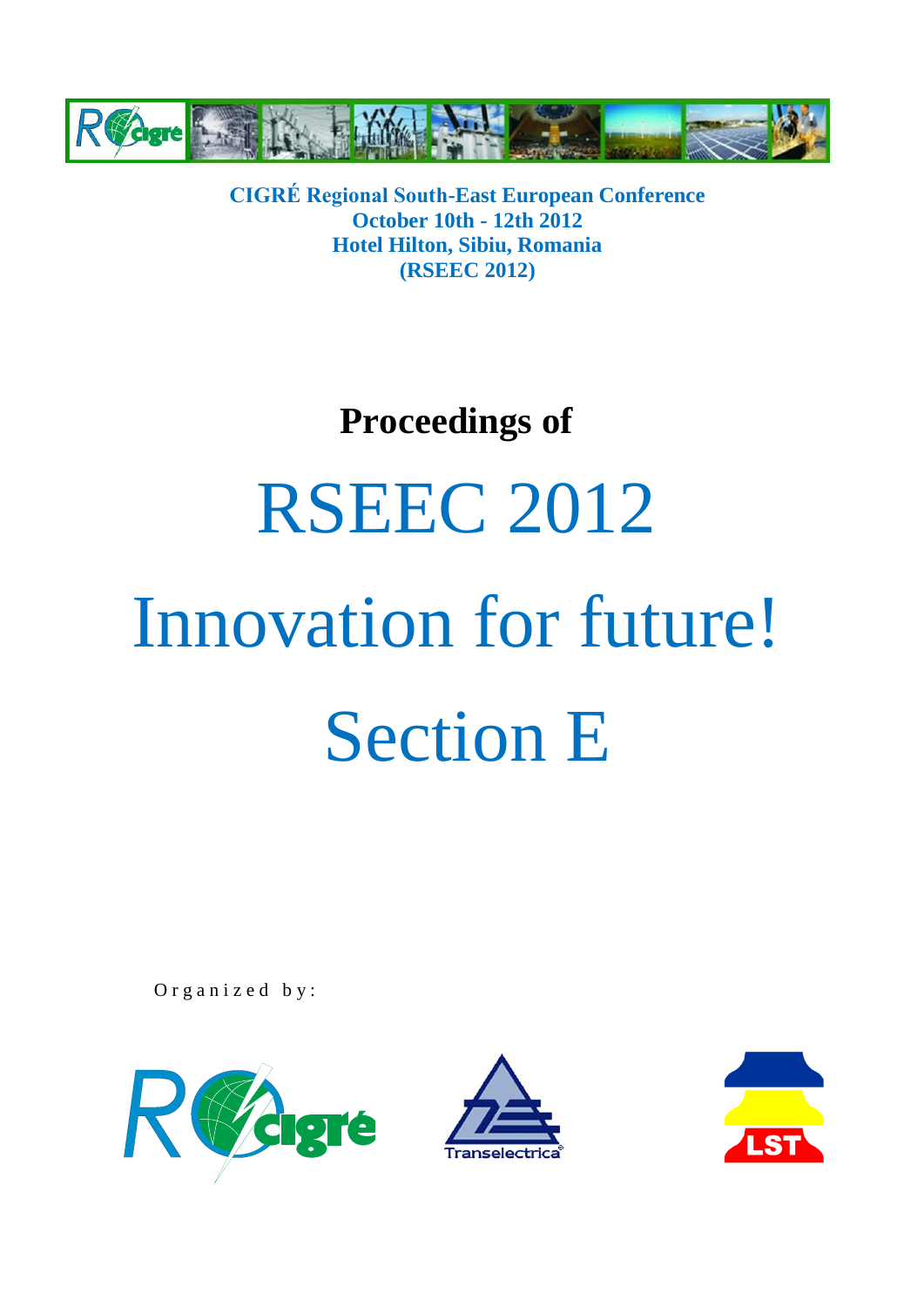

**Romanian National Committee "CIGRÉ"** 33, Gen. Gh. Magheru Blvd., postal code RO-010325, Bucharest 1 Registration no. with the National Trade Register - 173/2007 – fiscal code: 20769417

Phone: +4 021 31 72 160; Fax: +4 021 31 72 300; [www.cigre-cnr.ro](http://www.cigre-cnr.ro/) Mailling adress: 2-4 Olteni street, postal code RO-030786, Bucharest, Romania

*RSEEC 2012 Copyright and Reprint Permission: All rights reserved by the Romanian National Committee of CIGRÉ. For abstracting, copying, reprint or republication permission, please write to The Romanian National Committee of CIGRÉ, 2-4 Olteni street, RO-030786, Bucharest, Romania.*

#### **Descrierea CIP a Bibliotecii Naţionale a României**

ISBN 978-606-8371-74-0

**Published by: The Academy of Romanian Scientists Publishing House** 54 Splaiul Independentei, District 5th, code 050094, Bucharest, Romania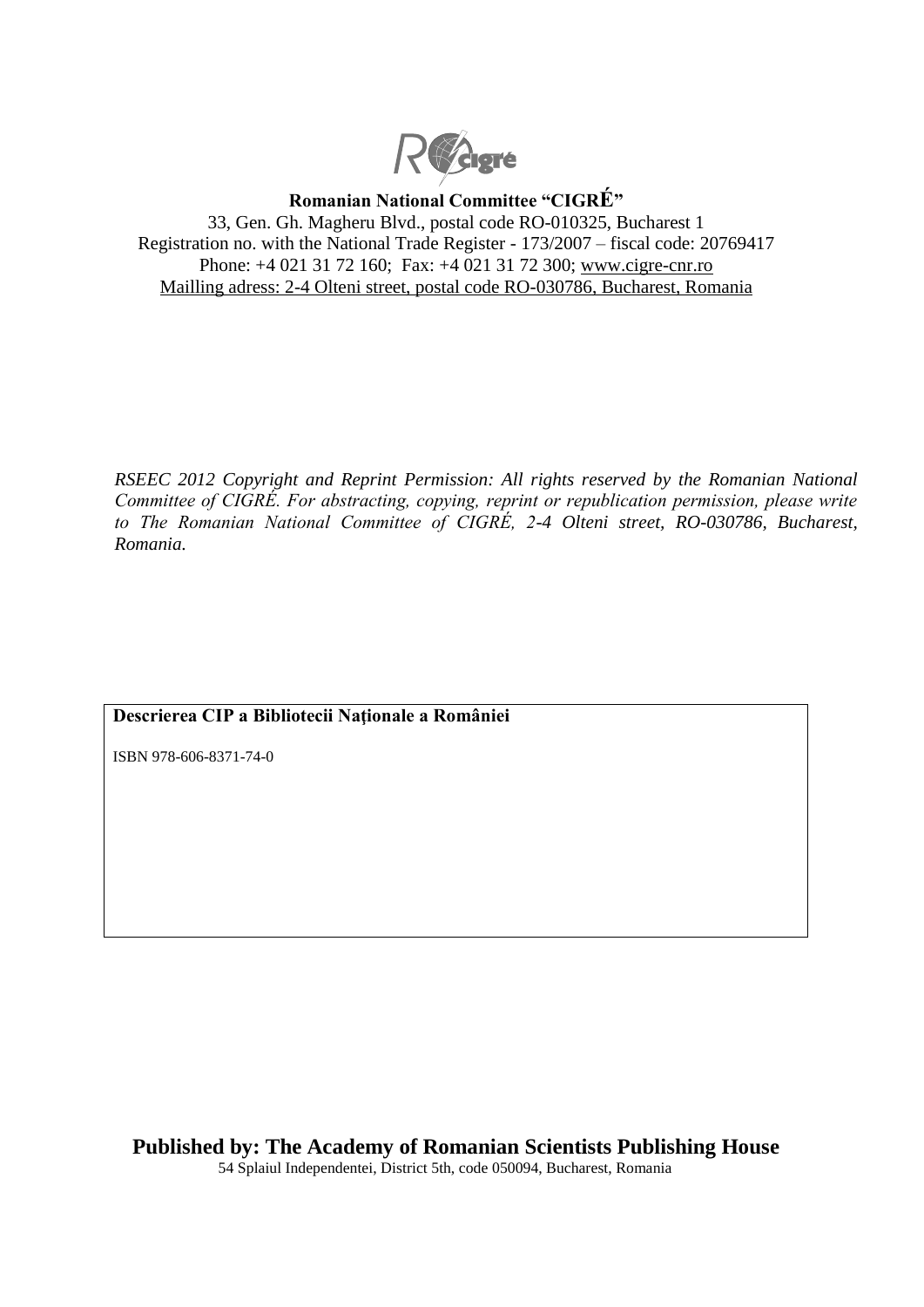

#### **CIGRÉ Regional South-East European Conference October 10th - 12th 2012, Hotel Hilton, Sibiu, Romania (RSEEC 2012)**

#### **TABLE OF CONTENTS**

#### **SECTION E. Live Working**

| E 101        | Maintenance with Live Working Technology by the TPG Administrator<br>D. MORAR, I. RODEAN, M.N. OLTEAN                                                                                                                 | 5  |
|--------------|-----------------------------------------------------------------------------------------------------------------------------------------------------------------------------------------------------------------------|----|
| E 105        | <b>Future Live Working Training Facility in Romania</b><br>D. MARGINEAN, N. SANDULESCU, M. GHEORGHE, E.MATEESCU,<br>I. RODEAN, C. MATEA, M.N. OLTEAN                                                                  | 15 |
| E 107        | Using the Bio-Phyto-Dynamic Modulators to Protect the Live-line<br><b>Workers Under Low Frequency Electromagnetic Field Influence</b><br>G. FLOREA, A. DINCA, I. RODEAN, M.N. OLTEAN                                  | 21 |
| E 108        | Live-Line Surge Arrester Installing on a Mountain Section of the 400 kV<br><b>Gutinas- Brasov O/H Line (Between Towers 94-100)</b><br>G. FLOREA, A. MAZILU, I. RODEAN, C. CHIRIAC, M.N. OLTEAN,<br><b>E. MATEESCU</b> | 30 |
| E 109        | Modern technology of electrical equipment maintenance – live-line<br>working in Poland<br><b>B. DUDEK, S. WIDLAS</b>                                                                                                  | 38 |
| E 110        | The replacement of the Anchors on 400kV OHL using Live Working<br><b>Methods</b><br>M.N. OLTEAN, I. SEVASTRE, L.D. BRABETE                                                                                            | 47 |
| E 111        | Selection, Training, Evaluation and Authorization of Live Working<br><b>Operators In Romania</b><br>M.N. OLTEAN, T. FAGARASAN, G. COTRIGASANU                                                                         | 54 |
| E 112        | Rehabilitation of 400kV OHL Mintia-Sibiu using Live Working Methods<br>M.N. OLTEAN, I. SEVASTRE, L.D. BRABETE                                                                                                         | 62 |
| E 113        | The Prevention of Occupational Risks in the Live Working Installations -<br>a Premise for Competitiveness<br>G. BUICA, C. BEIU, M.N. OLTEAN, I. IORGA                                                                 | 70 |
| E 114        | The Electricians' Implication in Distribution Electric Grid Works<br>G. DOROFTEI, D. SUMOVSCHI, F. VIDA                                                                                                               | 78 |
| <b>INDEX</b> |                                                                                                                                                                                                                       | 82 |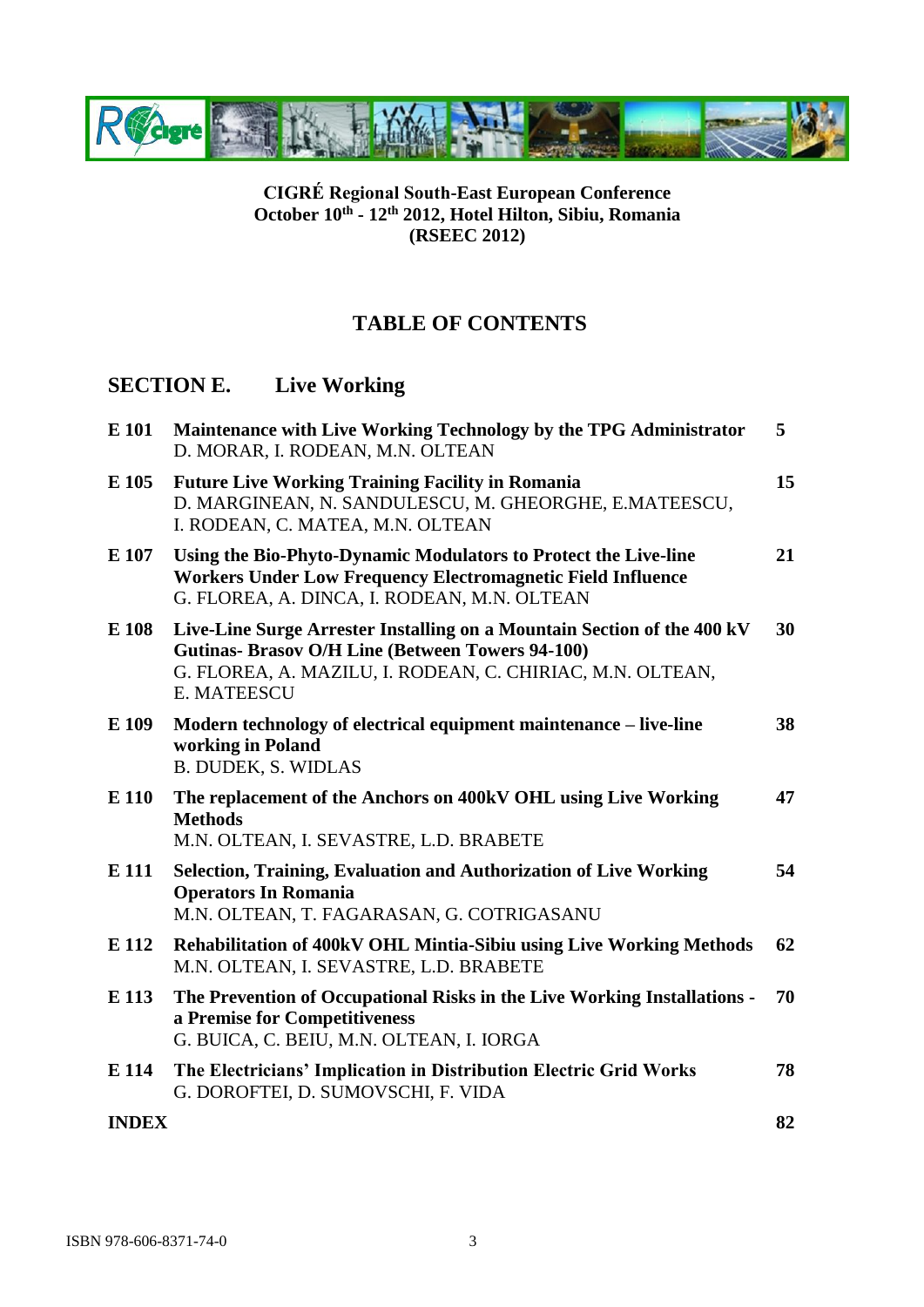

**CIGRÉ Regional South-East European Conference October 10th - 12th 2012, Hotel Hilton, Sibiu, Romania (RSEEC 2012)**

### **RSEEC 2012 Innovation for future!**

## **SECTION E Live Working**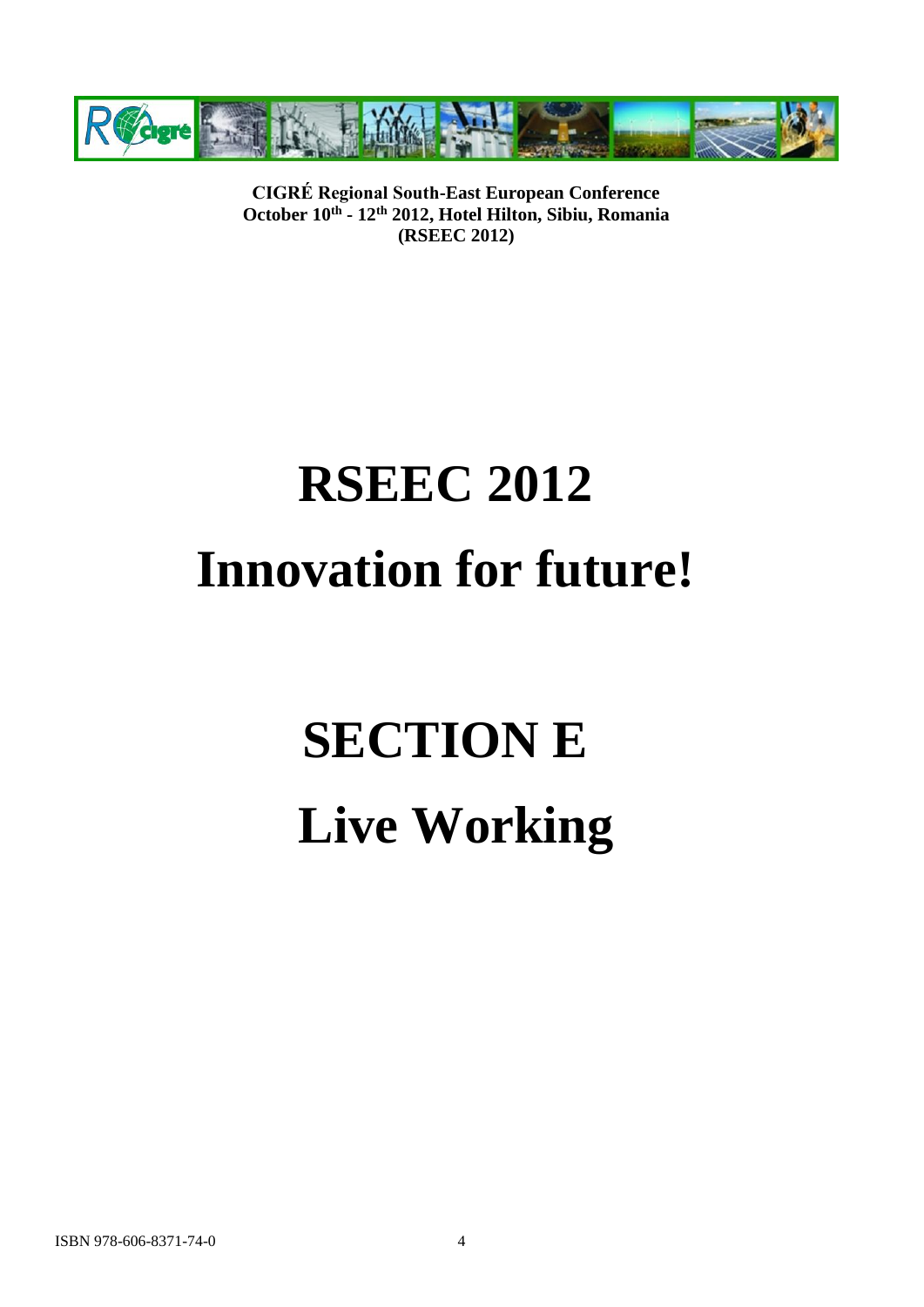

#### **CIGRÉ Regional South-East European Conference October 10th - 12th 2012, Hotel Hilton, Sibiu, Romania (RSEEC 2012)**

#### **E 101**

#### **Maintenance with Live Working Technology by the TPG Administrator**

D. MORAR $^{\ast1}$ , I. RODEAN $^{1}$ , M. OLTEAN $^{2}$ <sup>1</sup> CNTEE Transelectrica SA, <sup>2</sup>SC SMART SA Romania

#### **SUMMARY**

Reducing losses in Transmission Power Grid (TPG) can be achieved by applying the maintenance with Live Working (LW) technologies. These LW technologies can be applied both to OHTL and substations. Also for all types of maintenance may apply LW technologies. The minor maintenance includes checks, inspections and small repairs or replacement of worn pieces. Major maintenance include repairs to all or large parts of defective parts or which may fail in the near future, replacing all worn pieces or partially (over 50%), replacement pieces, which are no longer appropriate current technology, with new pieces, with greater efficiency, modernization of equipment. Application for all or part of maintenance of the LW technologies can lead to significant decreases in operating and maintenance costs for projects of the beneficiary.

Organizing of the maintenance with Live Working technology can be achieved only with the involvement of both parties equally: the service company and the beneficiary company. Some measures have taken by the power grid administrator for execution of these works. To work with these LW technologies, work organization in terms of project beneficiary, is achieved by programming soon as possible of these works, taking into account several technical criteria and climate, their correlation with other works, with conventional technologies, updating constantly project status, permissions for works by request and reception. So, the organizational complexity increase, and this will includes the need to increase the efficiency of project management side, in terms put by the beneficiary.

To support decisions on the execution of works with LW technology can be used multiple sources, such as monitoring systems, and other methods of surveillance and control and information systems. Execution of works with LW technologies can be achieved only if at the work place exist the climatic and technical conditions. Climatic conditions can be obtained through measurement devices or portable or through monitoring systems those OHTL parameters. Technical conditions are given according to applied technology and the preparation of the works by the personal, in this respect. To make better decisions, knowing the climatic parameters and operating parameters OHTL, can be use computer programs and graphs obtained from these, which is necessary to get the preparation of works.

This paper presents the use of information systems and monitoring systems in decisions for applying the maintenance with LW technology, a comparator between the efficiency of maintenance with technologies for OHTL in service and with LW technologies and an analysis on both activities Remote Command and Surveillance of Substations and maintenance with Live Working technologies.

#### **KEYWORDS**

Live Working, Overhead Transmission Line, Efficiency, Maintenance

ISBN 978-606-8371-74-0 5

 $\overline{a}$ 

daniel.morar@transelectrica.ro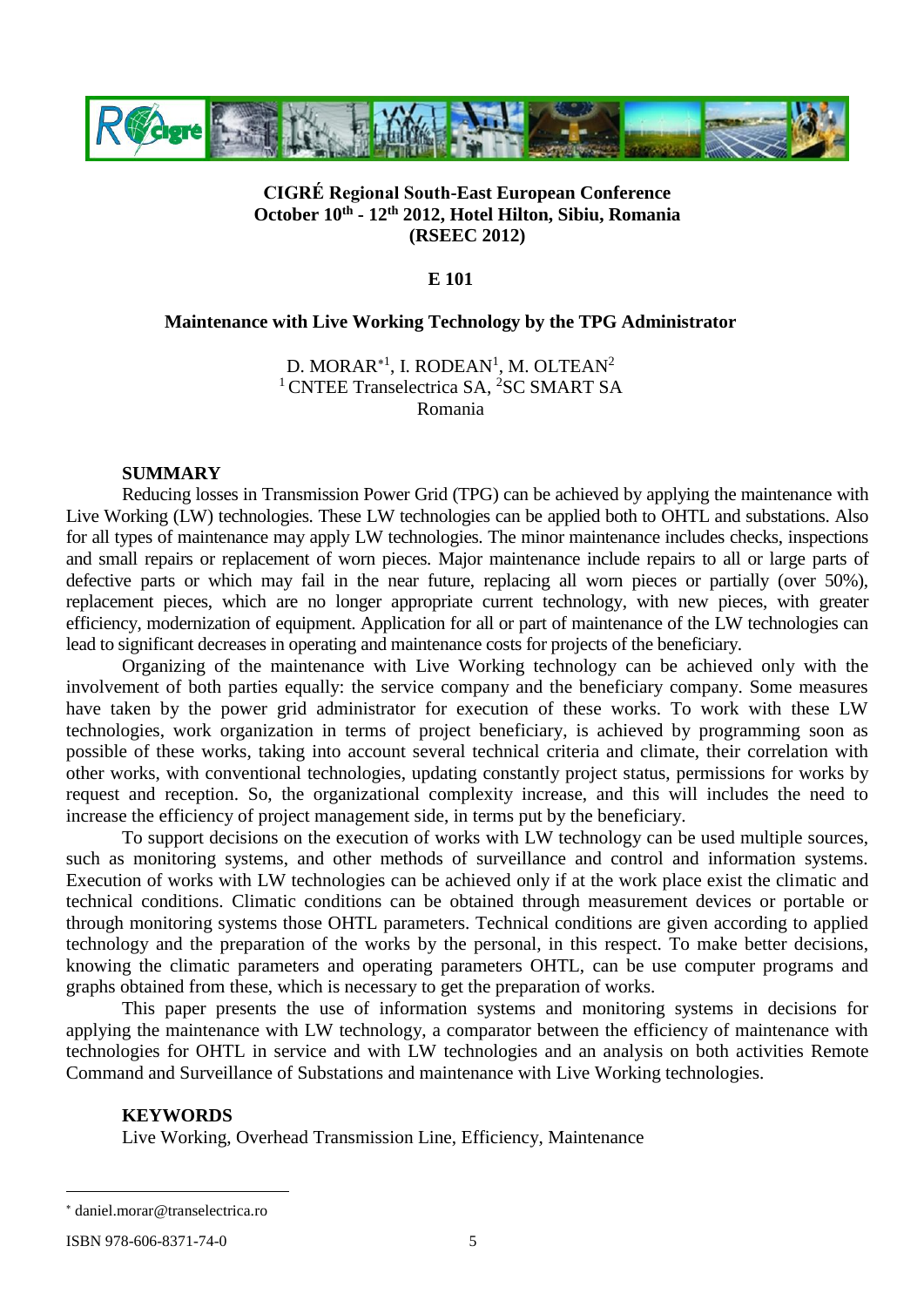#### **1. ORGANISATION OF WORKS**

To achieve the works with these LW technologies, the participants to project are required to take organizational measures. These measures are taken both by the project beneficiary and the executor.

In this context, stage by stage, the project owner is more or less involved in organizing this works. In terms of organization of project, the works with conventional technologies involve programming in advance of the work by the beneficiary, permissions for works by request and reception. To work with LW technology, work organization by the project beneficiary, is achieved by programming the work, taking into account a number of technical criteria and climate, the link this work with conventional technologies, updating permanent the project status, permissions for works by request and reception. So, this will increase the complexity of the organization and includes the need to increase the efficiency of project management site in terms of beneficiary.

Such projects require a more efficient organization of the beneficiary by the project team and technical advisory team (Projects Management Office), which lead to changes in the organization. In this context the organization should adopt a modern management structure by projects type, advanced, or mixed, both structure by project and functional structure.

Following information received from the field by making the controls, inspection related to minor maintenance, and from the monitoring systems and from the surveillance equipment, can be obtained the defective or worn parts and their behaviour over time.

Can be performed the analysis for the operating behavior of equipments and can be taking measures to improve the efficiency of operation and maintenance scheduling [1]. Based on this information and depending on the technology hold by the executants unit, should be scheduled maintenance works LW technologies.

Besides the information mentioned above, for works with LW technologies, are needed and information on environment and information on the NPG condition in the area.

Executants Unit will inform from the beneficiary unit, with respect to works that will be executed, about the operating behavior of parts and weather information.

#### **2. EFFICIENCY OF WORKS WITH LW TECHNOLOGY**

Not only small-scale works that are carried out in minor maintenance with LW technology can bring the benefits to the company, but also large-scale works in major maintenance. The more so, if the major maintenance with classic technology which extend time much longer, the benefits to the company, of the project owner, will increase by applying the LW technologies. Thus, the works on short-term and with low cost in technologies with withdrawal from service of equipment, in minor maintenance, were less profitable if were made in small quantities. Furthermore, even by application of technology LW, in that case, was not more profitable. Instead, to the major maintenance, by increasing the number of such operations, this works have become profitable for both the performer and the recipient.

During major maintenance for OHTL 220kV Stejaru - Gheorgheni, OHTL 400kV Mintia - Sibiu Sud, OHTL 400kV Urecheşti - Rovinari G3+4, OHTL 400kV Urecheşti - Rovinari G5+6, OHTL 400kV Ţânţăreni - Turceni G1-2+G3-4 and OHTL 400kV Ţânţăreni - Turceni G5-6+G7-8 [1-4], both technologies were applied, with the withdrawal of service of OHTL and with LW technologies. Given the importance of these OHTL in the NPG was sought, according to LW technologies available in our country, the operations with LW technologies to be as many.

Operations performed on OHTL with these LW technologies were:

- Installation of air marker plates on tower tops
- Adjustment the position or replacement of dampers on the active conductors
- Replacing the spacers
- Replacement the elements from composition of chains of insulators (nuts, suspension clamp, etc.)
- Replacement of corona rings at the suspension towers
- Replacement of broken glass insulators from chain of insulators
- Replacement of suspension clamps of the active conductors
- Preparation work and painting of corroded elements to canopy of towers
- Replacing the tower's anchors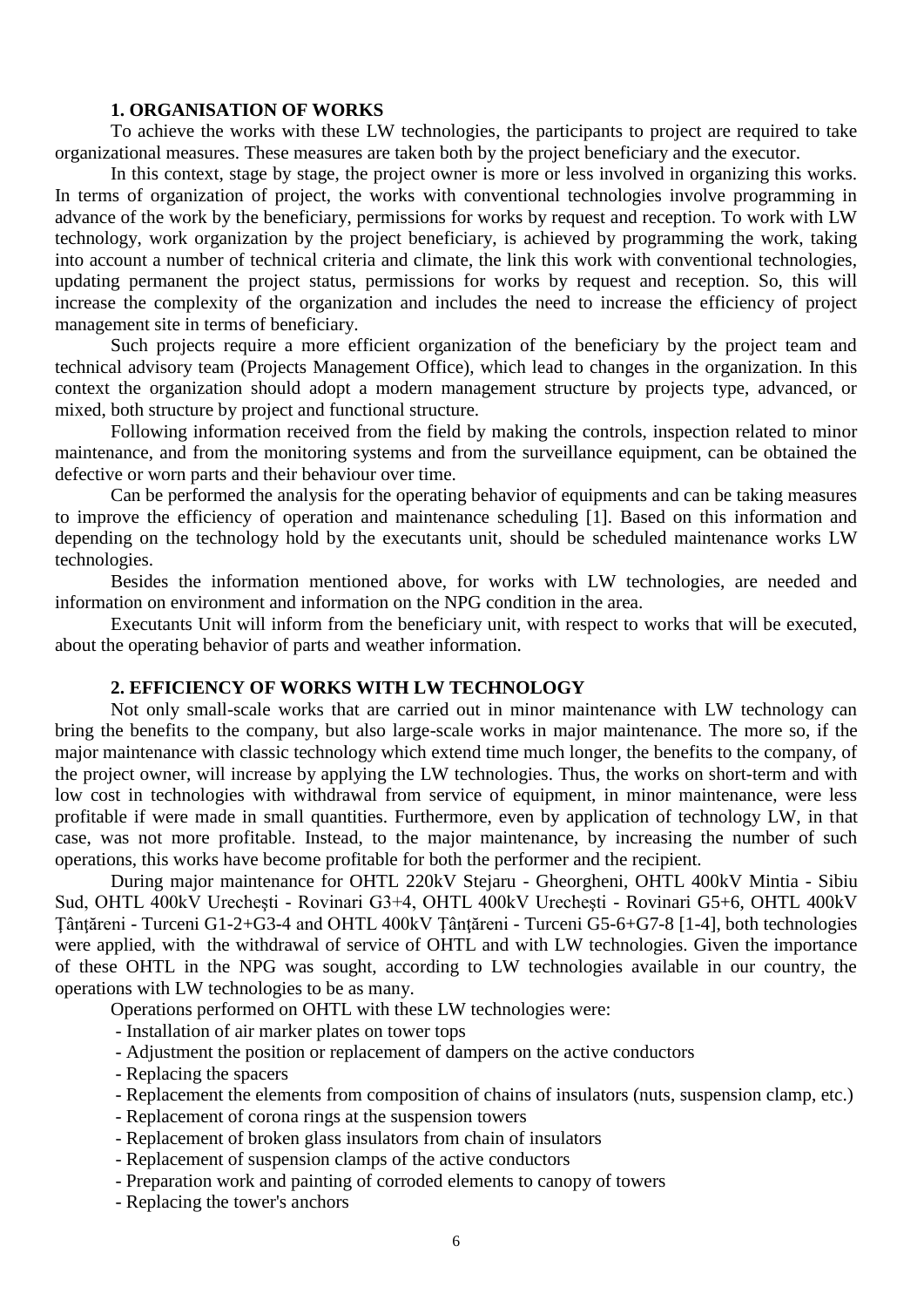If any equipment is withdrawn, we have the following costs:

- Actual cost of works

- The cost of active power losses due to changes TPG configuration and increase the power transmitted by other OHTL

- Cost of congestion

By applying those LW technology for OHTLs mentioned above, compared with classical technologies, with withdrawals of these equipments, was achieved the economic efficiency shown below in table I:

Table I: Efficiency by operations of LW technology applying to Major Maintenance of OHTL

| Operation                                                   | Efficiency |
|-------------------------------------------------------------|------------|
| Replacing the glass insulator $/1$ tower                    | 20%        |
| Replacing the clamps                                        | 15%        |
| Replacing the anchors                                       | 8%         |
| Overall                                                     | Efficiency |
| Total operations on OHTL 400kV Mintia - Sibiu Sud           | 7%         |
| Total operations on OHTL 400kV Tânțăreni - Turceni G1-2+3-4 | 9%         |
| Total operations on OHTL 400kV Tânțăreni - Turceni G5-6+7-8 | 9%         |
| Total operations on OHTL 400kV Urechesti - Rovinari G3+4    | 8%         |
| Total operations on OHTL 400kV Urechești - Rovinari G5+6    | 8%         |
| Total operations on OHTL 220kV Stejaru - Gheorgheni         | 2%         |

Methods for growing up to high voltage applied to works with LW technologies, mentioned above, were: method of ergonomic seat, method of insulated ladder from the console, method of insulated ladder from ground, method of truck with platform lift and insulated arm.

A sample calculation of efficiency is presented in the table below (table II), for major maintenance works on OHTL 400kV.

Table II: Efficiency of Major Maintenance first stage operations with LW technology applying to an OHTL 400kV

| <b>Classic Technology</b>      |          | LW Technology                   |        |
|--------------------------------|----------|---------------------------------|--------|
| Time for OHTL operations [h]   | 553      |                                 |        |
| Energy price [lei]             | 260,4    |                                 |        |
| Power losses TPG [MWh]         | 2.5      |                                 |        |
| Power losses costs [lei]       | 360003   |                                 |        |
| Operations costs [lei]         | 532000   | Operations costs [lei]          | 845000 |
| <b>TOTAL</b> cost for CT [lei] | 892005,5 | <b>TOTAL</b> cost for LWT [lei] | 845000 |
| <b>EFFICIENCY:</b>             |          | 47005,5 [lei]                   | 5,5%   |

#### **3. TRAINING CENTRE FOR LW HUMAN OPERATOR**

Applying live working technologies under maintenance involves to training the human operators. The efficiency of the maintenance in this case will increase with 25%.

To prepare the human operators in order to authorize them to live work and approval of the applicable LW technologies in TPG, NPG "Transelectrica"-JSC has established the "Center for Research and Development Live Works Technology and Immediately Response in National Power System" - CRDLWTIRNPS (hereinafter will use the term LW Center).

LW Centre provides training of human operators by:

- Courses Specialized training: human operators for overhead lines and stations with classical technologies, human operators for overhead lines and stations with LW technology, operational staff from stations, operational staff from Remote Center and Dispatching Center;

- Training and testing in LW polygons: LW polygon for overhead high voltage, LW polygon for MV and LV overhead lines, LW polygon 110-400kV stations, LW polygon for MV and LV stations;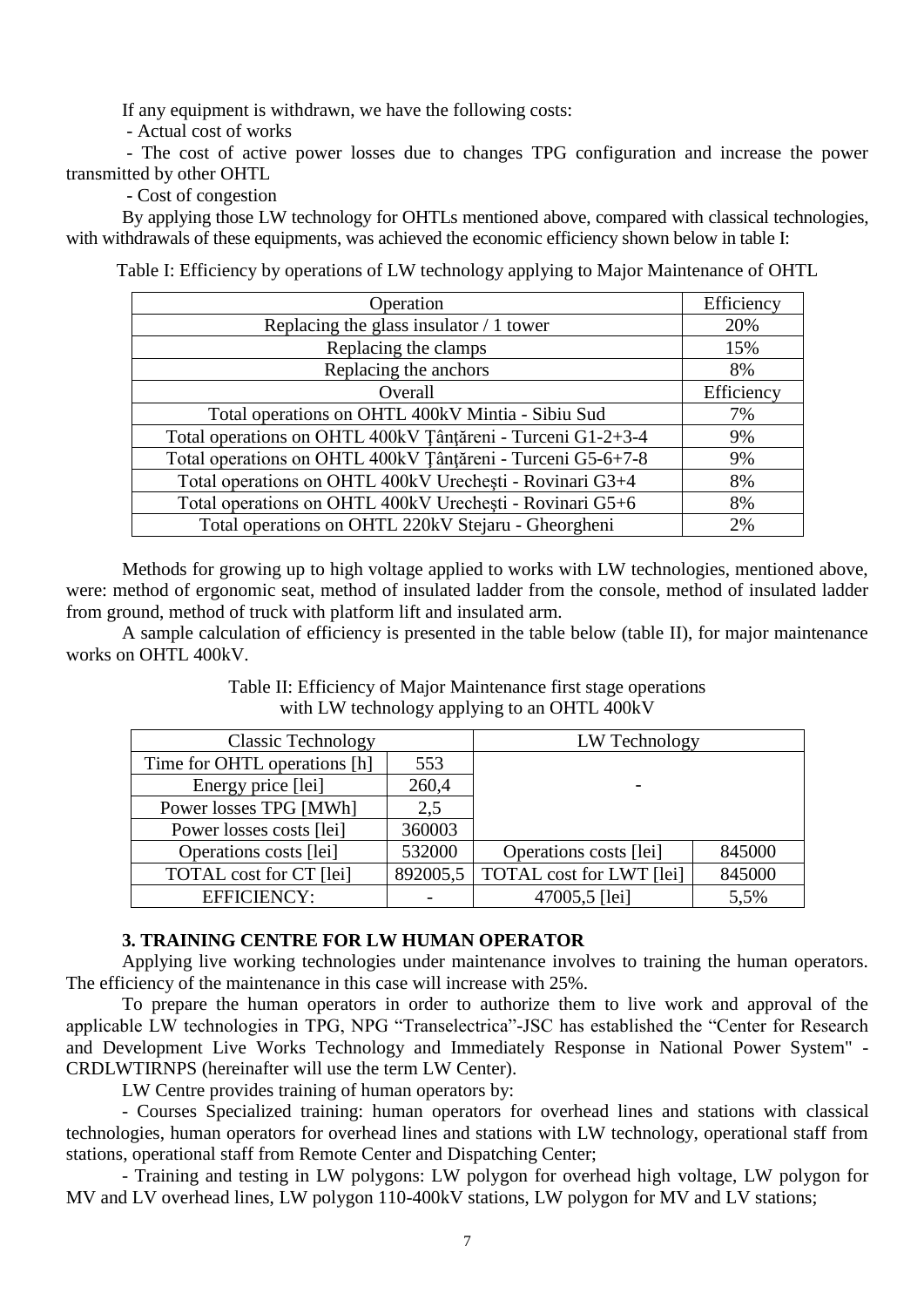- Specialized laboratory tests for LW, electrical measurements, etc.

- Technical advice and logistical support for multispectral inspection and diagnosis;
- Certificates & approvals for LW technologies

A training facility offers advanced and comprehensive risk assessment without time pressure, and perhaps inexperienced employees to ensure proper learning of limiting or eliminating them. Awareness of the risks present at work during the hours of practice, allows the employee to fully participate in the training process, which results in a high efficiency of the training.

The role of a training base is not limited to LW theoretical courses, also it's can be used to train the workers and equipments for experimentation and new technologies. It can thus establish collaborations with manufacturers, who can test their prototypes in such a training facility.

The centre also provides training for staff operating in the stations, in Remote Control Centers and in Dispatching Centers, by simulator exercises. Also within the training centre can be made for testing, licensing, and renewing their staff from Distribution System DS and Transmission System TS and Power Plants PP.

In this Center the training course will make in two parts. The first part of a training course is theoretical. This will be achieved through high-level teaching materials in specially equipped classrooms. We will present the concepts and theories on LW, details of working technologies, risks and safety measures and health, etc.

The second part of the course will consist of practical training at LW polygons. In figure 1 is present the polygons of 220-400kV and 110kV overhead lines.



Figure 1. Training Polygon for OHTL 220-400kV

The human operator will be prepared to live works depending on the technology, installation tension and the risk factors to which it is subjected. Also adequate preparations for the performance of LW human operators lead to the execution of quality work and safety conditions at a better management of maintenance activity.

#### **4. LW TECHNOLOGIES AND IMPLICATIONS IN OPERATIVE ACTIVITIES**

To applying LW technologies in equipment maintenance, from the operational point of view, does not generally perform maneuvers. In some cases, in terms of occupational health and safety, it requires that equipment on which maintenance is applied LW technologies, to be bringing in a special operating configuration.

In the first case the operative implication of maintenance with LW technologies does not exist, the status of the equipment is based on the same terms that were before the work starts. This requires only notifying the decision-makers of TPG operator, on operative way, that this equipment is in maintenance.

In case of bringing in special operating configuration this equipment, for the maintenance, the involvement in the operative functioning implies that the equipment should operate without automation.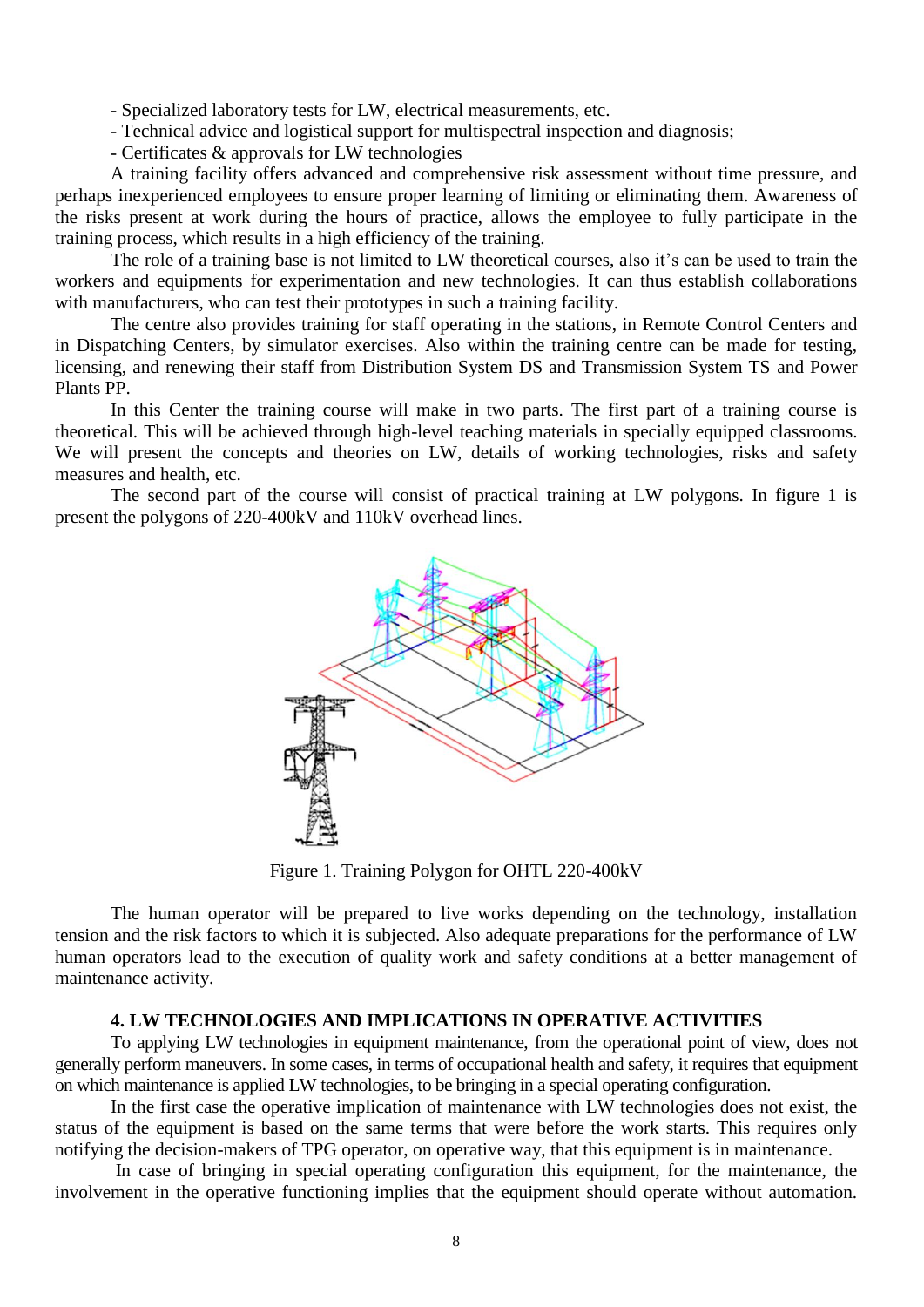Cancellation the automations lead to measures involving the decisions of the power system reconfiguration in case to loss of this equipment (breaking of) tacked by the TPG operator.

None of the cases, presented above, not involves the reducing the power transmitted through the equipments.

These activities do not involve performing complex operations for the work with LW technologies. Such maneuvers can be performed entirely by remote control from a control center or RCSC or a dispatch center with direct control over those installations.

Informing operational staff and operational management staff about special technologies (including LW technologies) is done in the training courses for staff, in the Company, to Centre of Excellence - Centre for Research and Development of Live Working Technologies and Emergency Intervention in the National Power Grid. The course shows the aspects regarding the conduct of operational activities and activities for operation of equipments, in general, for works with LW technologies and concepts on the application of these technologies in the NPG, in special way.

On the other way, the preparations for operations with LW technologies can be base on date from monitoring systems and multispectral inspections (IR spectrum, UV spectrum, etc.).

The data from monitoring systems can be achieved (on-line or off-line, historical data for an equipment) from the operators of Remote Command and Surveillance Centers. In this case the monitoring system must meet several requirements:

- Transmission will not scrambled or jam of/to other systems or active parts

- Preliminary analysis of input data (filtering / sorting values unlikely for the visualization and technical analysis, but not for the rescue / storage - and identifying them)

- Reliability analysis of data for specified periods - daily, monthly, annually

- Graphical analysis of data for periods predefined by the user (for the whole period of follow-up)

- Friendly representation of data in graphic form, tabular and text, and an easily accessible menu

- Warnings and blocking status from software

- Access to safe levels of importance

- Secure views from multiple external channels

- Anti-phishing

- Main Display with contain all completely visible signs graphics arranged in order of importance, the text signals visible part - last 3 active color with respect to color code representation (IEC)

- Second Display (without sub screen) dedicated to each piece of equipment

- To provide auxiliary programs for capture and export of data, communication, display / playback

- Arranging graphics on the screen will be on themes (sets of parameters grouped by type and monitoring equipment)

- Will respect the standards color code for alarm signals, voltage levels, etc.

- Onscreen colors are warm and high contrast to background (increased visibility)

- Consultation screens will contain all parameters monitored equipment

- Alarm lists will contain all active alarms and alarm history all with their status

- Technical data files contain all the parameter values of a parameter within a given time (day, month, and year), all parameter values (including graphics displayed on the screen)

- Data transmission will be achieved through transmission protocols IEC (60870-5-101 and / or IEC 104, 61850)

- The data processing must contain the elements of statistics and probability, neural networks and **TIS** 

Also the data needed for the preparations of the operations with LW technologies can be obtain by using data from the study aimed to develop efficient methods of operation for the high voltage equipment. The new solution of analyses combine behavioral studies inspired architecture analysis equipment assigned to stations based on current mathematical methods, with the ultimate goal of streamlining the business into operating performance, aimed in essence, the strategic assessment of their expectations.